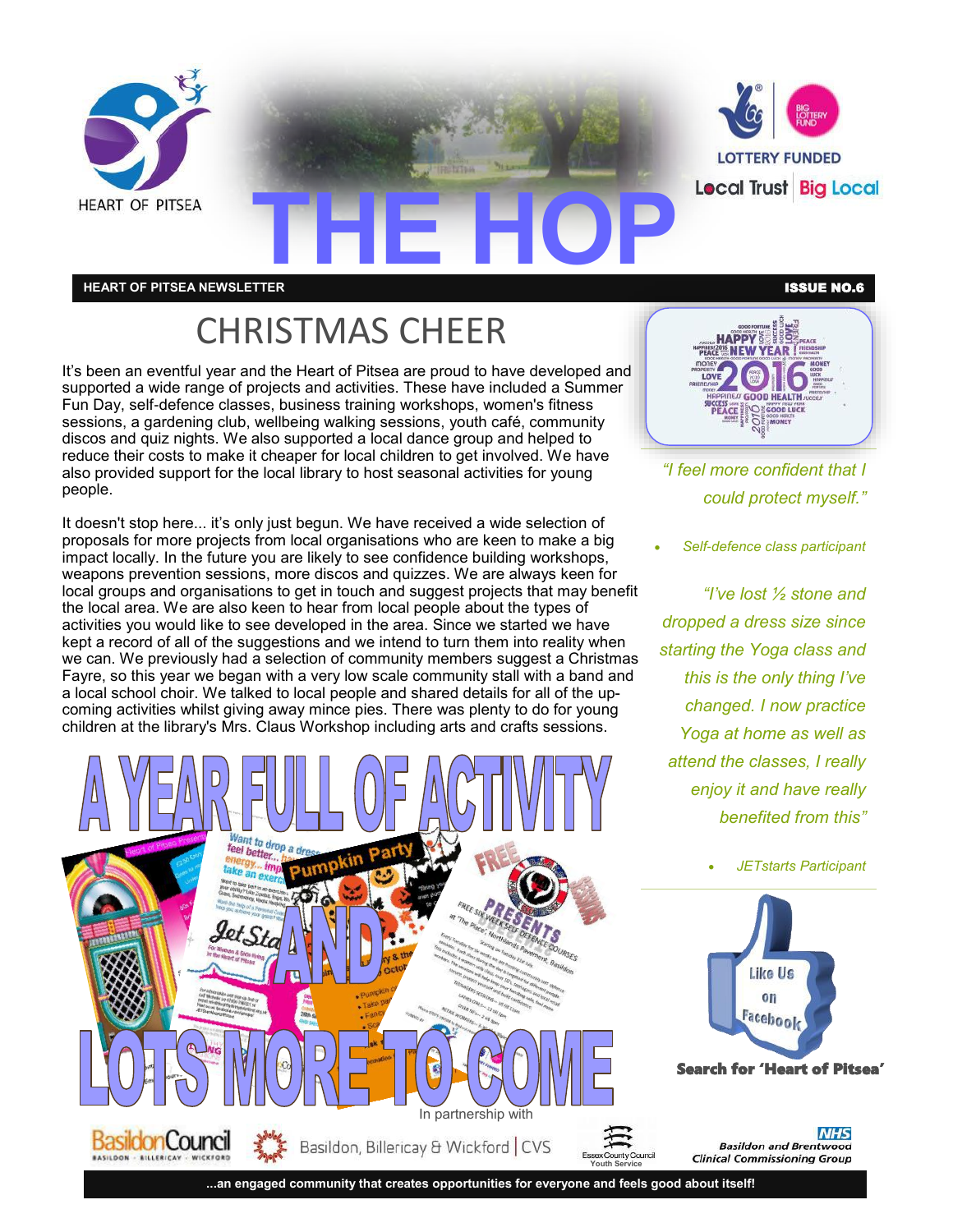## VARM WINTER TIP

Follow these tips to keep you, your family and those around you warm and well in extremely cold weather:

- Draw your curtains at dusk and keep your doors closed to block out draughts.
- Have regular hot drinks and eat at least one hot meal a day if possible. Eating regularly helps keep energy levels up during winter.
- Wear several light layers of warm clothes (rather than one chunky layer).
- Keep as active in your home as possible.
- Wrap up warm and wear shoes with a good grip if you need to go outside on cold days.
- If you have reduced mobility, are 65 or over, or have a health condition such as heart or lung disease, you should heat your



home to at least 18C. It's a good idea to keep your bedroom at this temperature all night if you can and make sure you wear enough clothes to stay warm. During the day, you may prefer your living room to be slightly warmer. If you're under 65 and healthy and active, you can safely have your house cooler than 18C, if you're comfortable.

Follow these tips to keep your home draught-proof and energy-efficient this winter.

Block draughts - Check your home for any gaps where chilly breezes could sneak in. The most likely places are around doors and windows, loft hatches and pipes which lead outside.

Insulate everything - To help avoid messy bursts and leaks, get your pipes and water tanks insulated. And if your home's lacking in padding, now's the time to sort this out.

Bleed your radiators - This is a great way to warm up your home as it releases any trapped air, allowing hot water to fill every part of your radiator and warm your home more efficiently.

Boiler maintenance - Arrange for your boiler to be serviced every year. As everyone starts to switch on their central heating, the surge in gas consumption can lead to a big increase in boiler breakdowns.

Prepare for burst pipes - Make sure you know where your water stopcock is located. If you suffer a burst pipe you'll be happy you found it in advance!



Create a power-cut kit.- Be prepared for the inevitable winter power cuts by putting together a power-cut kit. Include a torch and some spare batteries. A wind-up radio can help to listen to local news broadcasts.



Prepare your car for ice and snow - Driving in winter can be a challenge, so make sure your car's prepared for all weather conditions. Make sure you've got everything you need to clear your car of ice and snow, including an ice scraper, can of de-icer and a bottle of windscreen washer fluid. Take care on the road. Poor weather conditions can make driving in winter very difficult. If you have to drive in snowy or icy weather, make sure you reduce your speed and stick to major roads.

This article was created using information from www.nhs.uk and www.homeserve.com

### **Contact Us**

Get in touch for more information. We are keen for community members to contribute to our newsletters in the future. If you are interested please get in touch at **hello@heartofpitsea.co.uk** or call **07572 001671**. Visit us on Facebook or the web at wwwwww.heartofpitsea.co.uk.



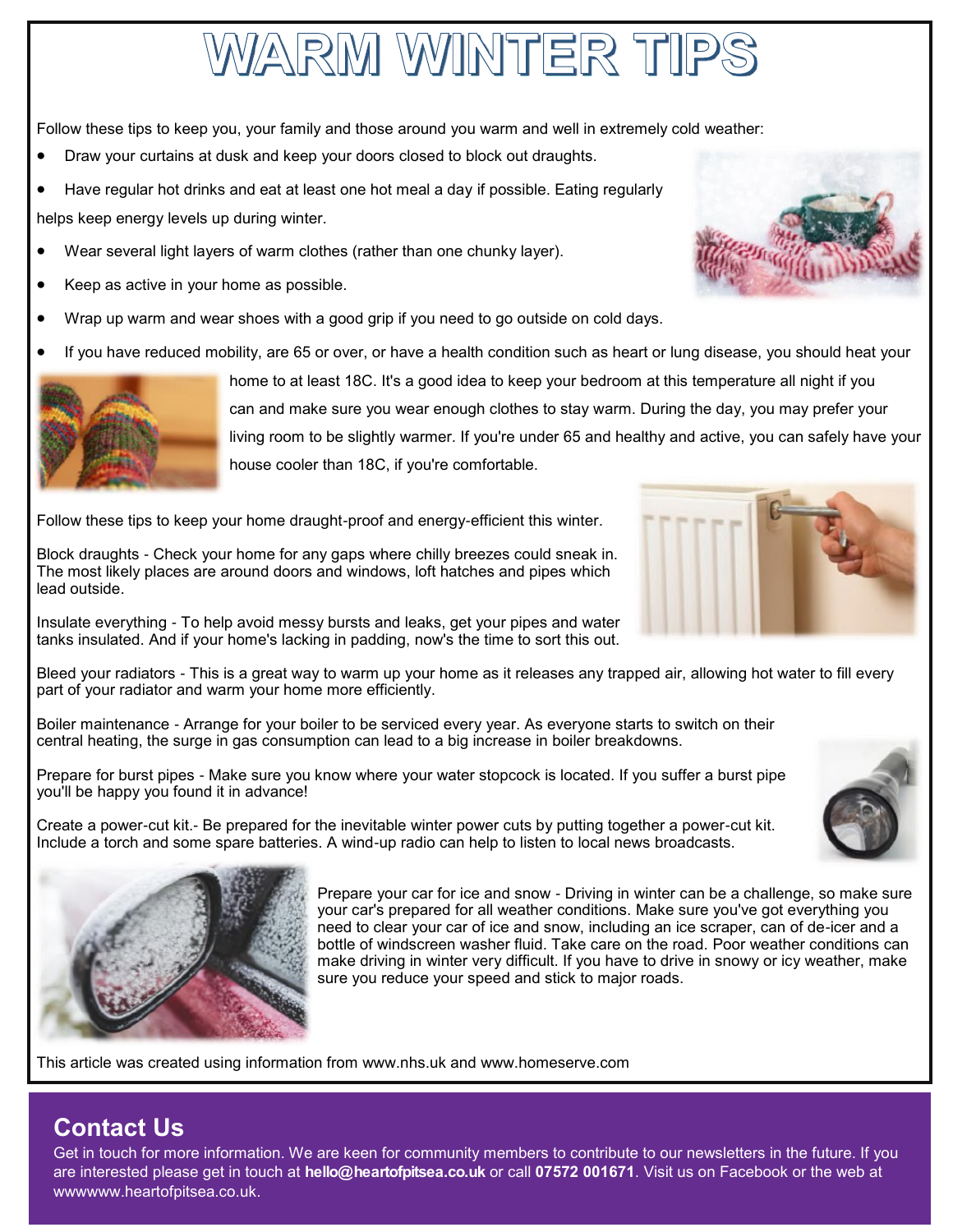## **COMMUNITY SPOTLIGHT**

### **Committee Members**

**Are you interested in making a difference?**

**We are looking for more residents to help support our committee. We meet once a month to encourage positive changes for the area.**

**Get in touch to find out more**

Email: hello@heartofpitsea.co.uk

or call 07572 001671

**GOT A GOOD IDEA?**

**BEEN TO A GOOD EVENT?**

**EXPERIENCED A GOOD TRAINING COURSE?**

**LET US KNOW AND WE MAY BE ABLE TO MAKE IT HAPPEN HERE**

### FIND US AT

### **PITSEA LIBRARY Friday's 10am - 4pm**

We are now based in the library every Friday excluding Bank Holidays.

We're also going to be holding a range pop-ups across the Heart of Pitsea area. Keep a watchful eye and say 'Hello' if you see us.

We are currently changing our Coffee Mornings for the next few months and intend to host these on the first Thursday of every month. We will be confirming a new venue in the near future, keep an eye out on our Facebook page to keep updated.

Please like us on Facebook. Search for Heart of Pitsea

As requested by local residents, in addition to presenting educational projects and workshops, we have also now begun to have social events. In September we held our very first Saturday family night out in the function room at The Place which was called 'Swinging Sixties Party' and proved to be a fun event celebrating the music from the 1960s which was played exclusively from original vinyl records. Music from groups such as The Beatles, The Supremes, The Beach Boys, The Rolling Stones and The Monkees all proved very popular. We will revisit the era some time in the future. In November we moved on a decade to the 1970s for our 'Smashing Seventies Party' which featured original 45s from that decade. Stevie Wonder, Abba, Rod Stewart, The Carpenters and The Jackson Five were just some of the artists that wowed the crowd. On Saturday March  $12<sup>th</sup>$  we are hosting our 'Electric Eighties Party' when we move forward in our musical time machine to host a night dedicated to the music of the decade that fashion forgot! There is a licensed bar for our parties and you can bring along your own nibbles. All proceeds from our ticket sales currently go to Cancer Research UK which the Heart of Pitsea is supporting at the moment.

In October we hosted our very first Quiz Night which was held at Pitsea Library. Six enthusiastic teams answered (or attempted to answer!) questions on characters, sports and games, families, food and drink, music, the movies and more. The top cash prize eventually went to the smallest of our teams – The Four Musketeers. Our next venture into quizland will be on Friday February  $26<sup>th</sup>$  and will once again be held at Pitsea Library. This one is a 'Pop Quiz' and will feature questions from many musical eras. Again, there are cash prizes to be won so why not get a team together? You can bring along your own refreshments.

Reserve your tickets for the party or quiz in advance by calling 07572001671.



**...an engaged community that creates opportunities for everyone and feels good about itself!**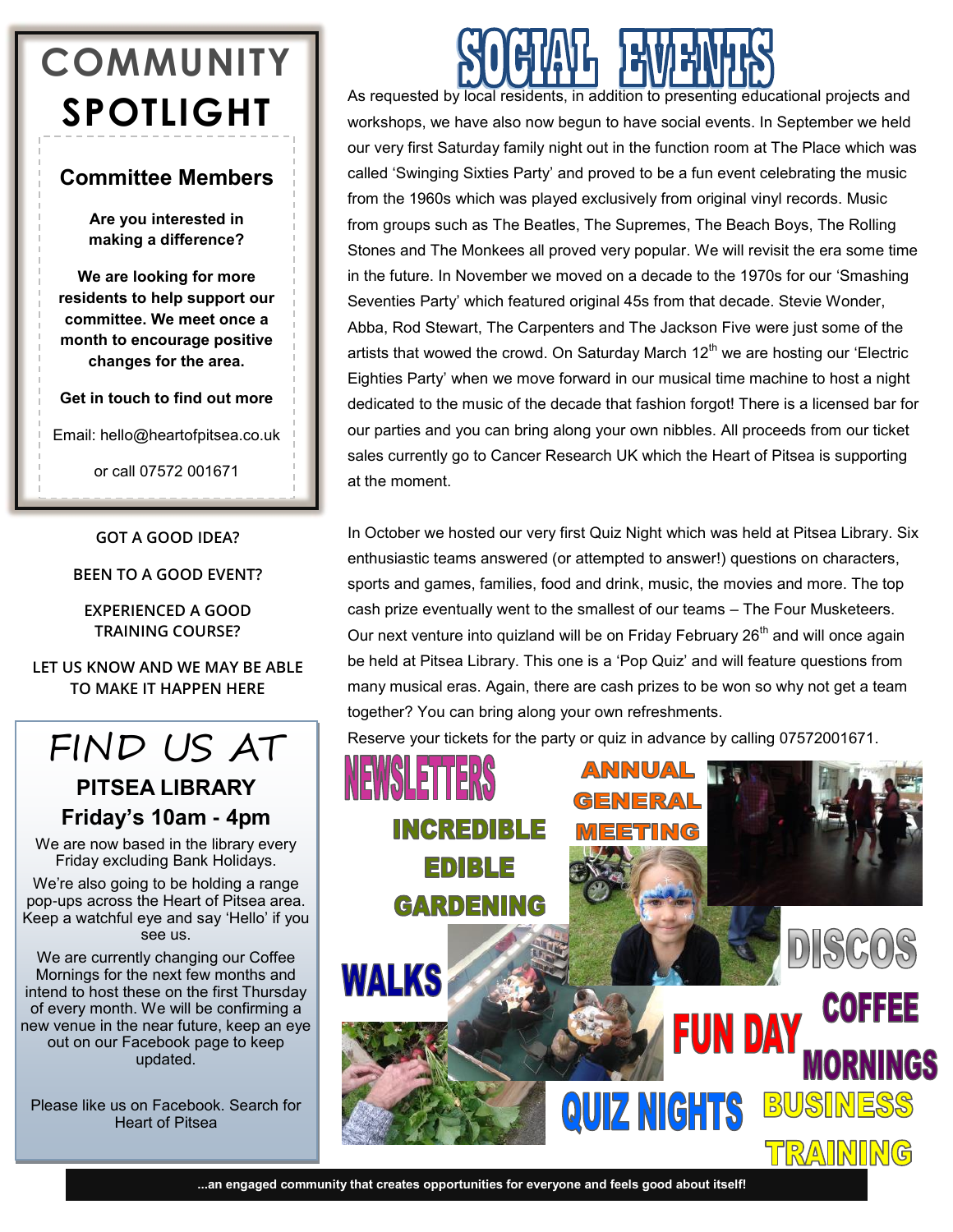# BIG LOCAL

### **Big Local is an exciting opportunity for residents in 150 areas around England to make a massive and lasting positive difference to their communities. Big Local brings together all the local talent, ambitions, skills and energy from individuals, groups and organisations who want to make their area an even better place to live.**

Big Local is funded by the Big Lottery Fund and managed by Local Trust. Nationally they work with a range of partners to deliver Big Local, building on the skills and experiences of others to provide expert advice and support for residents.

### **Big Local outcomes**

Communities will be better able to identify local needs and take action in response to them. People will have increased skills and confidence, so that they continue to identify and respond to needs in the future. The community will make a difference to the needs it prioritises. People will feel that their area is an even better place to live.

The great thing about Big Local is that it's not about your local authority, the government or a national organisation telling you what to do. Ultimately, it's about local residents making the important decisions about projects, events and initiatives which will benefit the whole community. It's not about individual groups fixing their favourite problem but sharing knowledge and local concerns in order that they can be addressed progressively and considerately. We have ten years or more to plan and deliver the best options for the community who live within the Heart Of Pitsea area.

Though the Big Local path may be challenging, particularly in terms of getting people involved, there is evidence of increasing awareness, engagement and involvement from the wider community. Residents are identifying the needs of our community and taking action in response to them through the support of those around them. This support includes other residents, our Big Local support worker, the locally trusted organisation and local organisations . Residents are growing in skills and confidence to increasingly take the lead in Big Local and remain very committed to it. This is because of their continued passion to make a difference to their area and make it an even better place for all who live there. We have begun an exciting journey which will hopefully generate effective changes and improvements for all who live, work or go to school in the Heart of Pitsea area. These steps move us ever forward towards an engaged community that creates opportunities for everyone and feels good about itself.

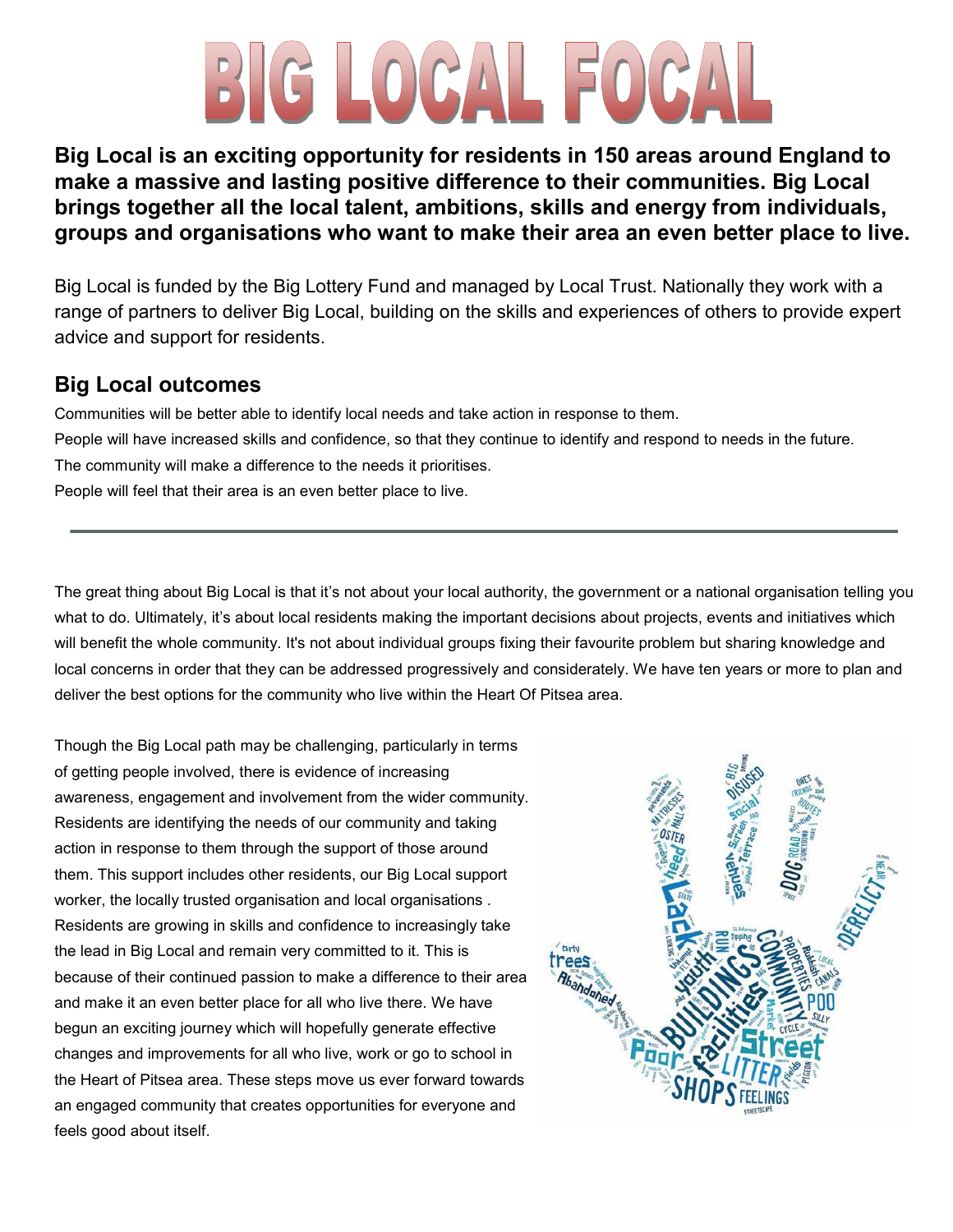## UP AND COMING

EVERY WEDNESDAY

THE PLACE YOUTH CAFÉ

4pm till 6pm

EVERY THURSDAY 9:30am START

THURSDAY 7TH JANUARY

10am till 12pm

TUESDAY 26TH JANUARY

Times to be confirmed

Register to attend

THURSDAY 4TH FEBRUARY

10am till 12pm

FRIDAY 26TH FEBRUARY

7pm till 11pm

THURSDAY 4TH MARCH

10am till 12pm

SATURDAY 12TH MARCH

7pm till

**CHALVEDON** COMMUNITY CENTRE

PITSEA LIBRARY POP QUIZ

(11-19 year olds)

WALK 4 WELLBEING

(Community event)

THE PLACE COFFEE MORNING

(Community event)

THE PLACE **ONCE UPON A TIME** Discovering your personal genie

(Community workshops) THE PLACE COFFEE MORNING

(Community event)

(Community event)

THE PLACE COFFEE MORNING

(Community event)

THE PLACE ELECTRIC EIGHTIES PARTY

(Community event)





www.heartofpitsea.co.uk